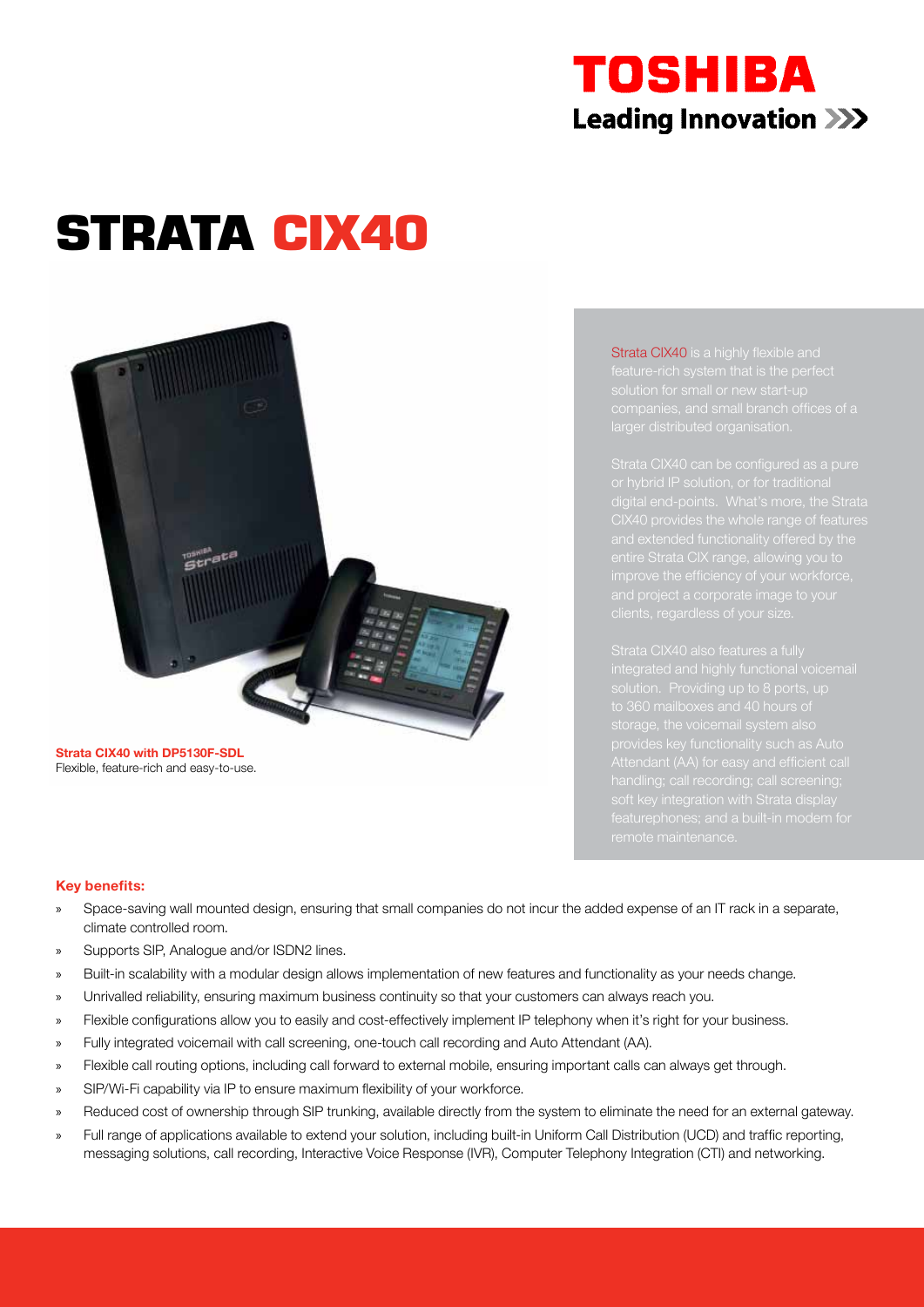#### **Features and functionality**

Toshiba's Strata CIX40 is packed with essential features and functionality to help your organisation improve productivity, the efficiency of your workforce, and customer satisfaction. Key features include:

- » 8 party call conferencing (up to 6 external) saves costs on expensive conferencing services.
- » Automatic scheduling of day/night mode, with daylight saving, ensures that important calls are not missed.
- » On-screen directory dialling eases the access of common numbers on a system and station basis.
- » Phantom Directory Number (DN) allows multiple extensions to be seen on a single handset, such as a sales line or for manager/secretary working.
- » Automatic busy redial and callback ensuring that calls are placed as soon as the user becomes free, without using valuable voicemail resources.
- » Built-in Uniform Call Distribution (UCD) allowing even distribution of calls, with log-in/log-out capability.
- » Background music allowing music to be played across all handsets, for example in a showroom to improve experience.
- » Call forward to external number on a user-by-user basis, ensuring that important calls are never missed.
- » Up to 100 speed dials per station, in addition to 800 system speed dials, making calling common numbers quick and easy.
- » 10 ring tones to quickly and easily identify the type of call coming in, or to assign a specific tone to a particular project or Direct Dial-In (DDI) number.
- » Hot dialling, allowing the number to be dialled without needing to pick up the handset.
- » Intercom paging across all devices, including IP handsets, to broadcast important messages throughout the company.
- » Call park, allowing user to free up their handset while a call is waiting for another person.

#### **Full IP functionality**

Strata CIX40 allows organisations to take advantage of IP telephony when it is right for their business. Quick and easy to implement, IP telephony can provide the following benefits:

- » Quick and easy integration of home workers, allowing more flexibility with your staff.
- » Cost-effective and simple integration of new offices, or temporary offices for specific projects.
- » Eases future growth, making it simple and easy to add extensions for new employees.
- » Fully functional IP featurephones, including one model with analogue interface for local dialling, ensuring home workers can make a call, even if the network fails.

#### **The perfect branch-office solution**

With the ability to network up to 128 systems to a head-office switch without sacrificing functionality, Strata CIX40 is the perfect solution for small branch-offices, providing the following benefits:

- » Quick and easy to install, making sure that branch offices are up and running as quickly as possible.
- Reduction in call costs between head and branch offices, via IP Q-Sig networking.
- » Centralisation of key applications such as operator positions, door lock control and call logging.
- Inter-office working, with head-office staff supporting branch offices when required, increasing efficiency.
- » Comprehensive feature-set, ensuring maximum customer satisfaction and employee productivity, including:
	- » Automatic busy redial.
	- » Call forward, park, orbits, transfer and transfer with camp on.
	- Call waiting.
	- » Caller Line Identification (CLI).
	- » Class of service.
	- Conferencing, including conferencing on hold.
	- Do Not Disturb (DND) with override.
	- » Door lock control.
	- Executive override.
	- Least Call Routing (LCR).
	- » Message waiting idication.
	- » Off-hook camp on.
	- Toll restriction with override by system speed dial.

TOSHIBA

 $\begin{array}{|c|c|} \hline 4 & 2_{ac} & 3_{ac} \\ \hline 4 & 5_{ac} & 6_{ac} \\ \hline \end{array}$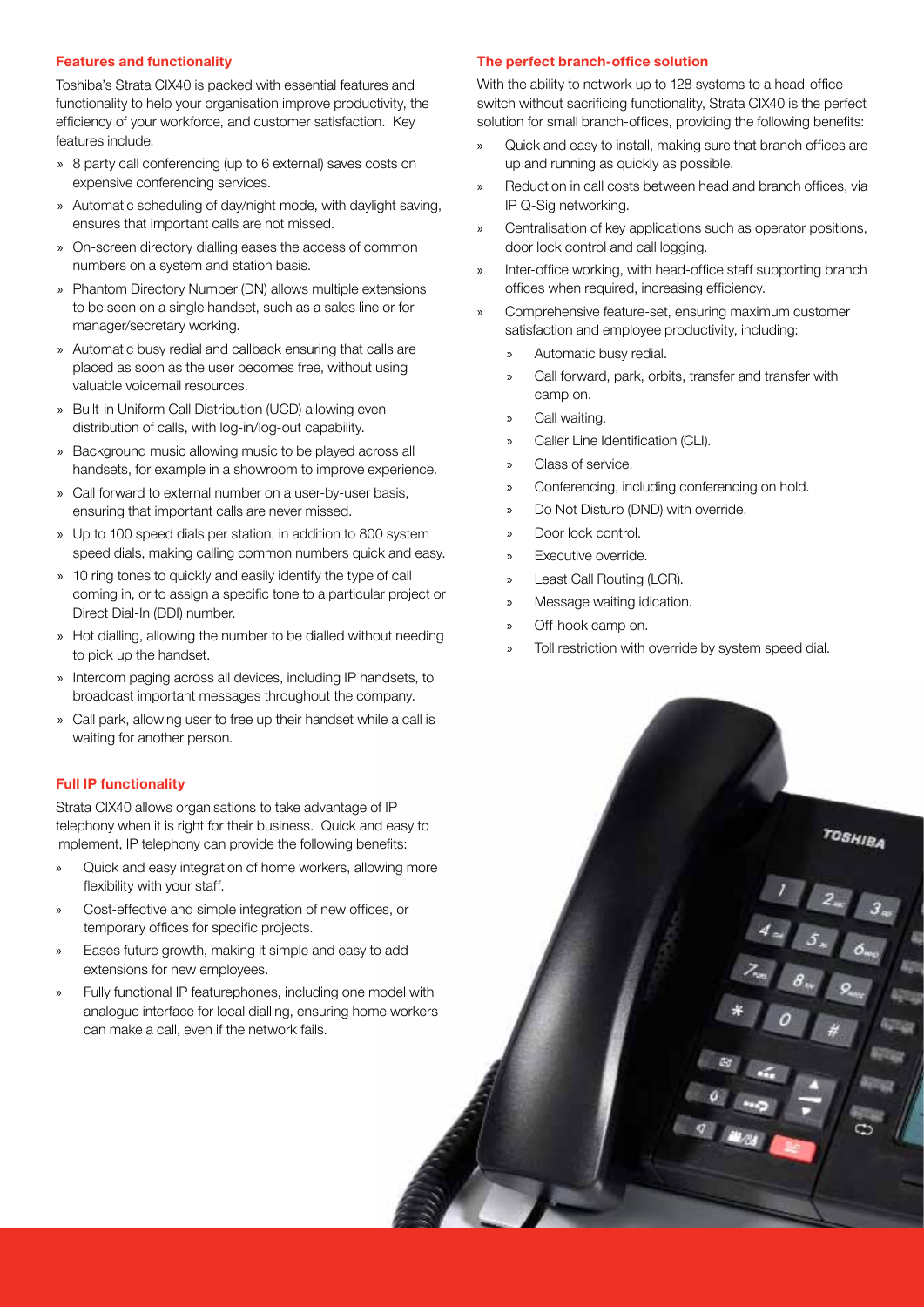

#### **Feature-rich voicemail**

Ensuring that customers never hear an engaged tone, or endless ringing is just one of the many reasons why an effective and easy-to-use voicemail solution is an essential part of a small businesses communication solution.

Toshiba understands that small companies need core features and functions that allow them to increase the efficiency of their workforce. For this reason, Toshiba's Strata CIX40 voicemail contains the core features and functionality of our Strata messaging solutions for larger systems. Features and functionality that allows smaller companies to operate like, and project the image of, a much larger organisation.



#### **Key benefits:**

- Auto Attendant (AA) allowing customers to route their own calls, or provide recorded information out-of-hours.
- » Automatic scheduling, allowing calls to be routed to different extensions depending on the time-of-day, or day-of-week.
- » Automatic fax transfer ensuring that faxes are automatically identified and routed to the correct place.
- » Automatic configuration ensuring that the system is up and running as quickly as possible, with minimal disruption.
- Call screening allowing users to know who is calling, and take the call or leave voicemail to pick-up as appropriate.
- » One-touch call recording of two-way conversation, ensuring important calls are effectively recorded for future playback.
- » Voice forms, allowing specific information to be collected from the caller, for example, for out-of-hours ordering.
- » Soft key integration with Toshiba display featurephones, providing intelligent user prompts for voicemail operation.
- » Built-in modem for remote maintenance.
- » Phantom message waiting, allowing multiple users to see when a message has been left in a mailbox, for example, for a sales or technical support voicemail.
- » Multiple personalised greetings on a user-by-user basis, providing a separate message for when you are away from your desk or on the phone.